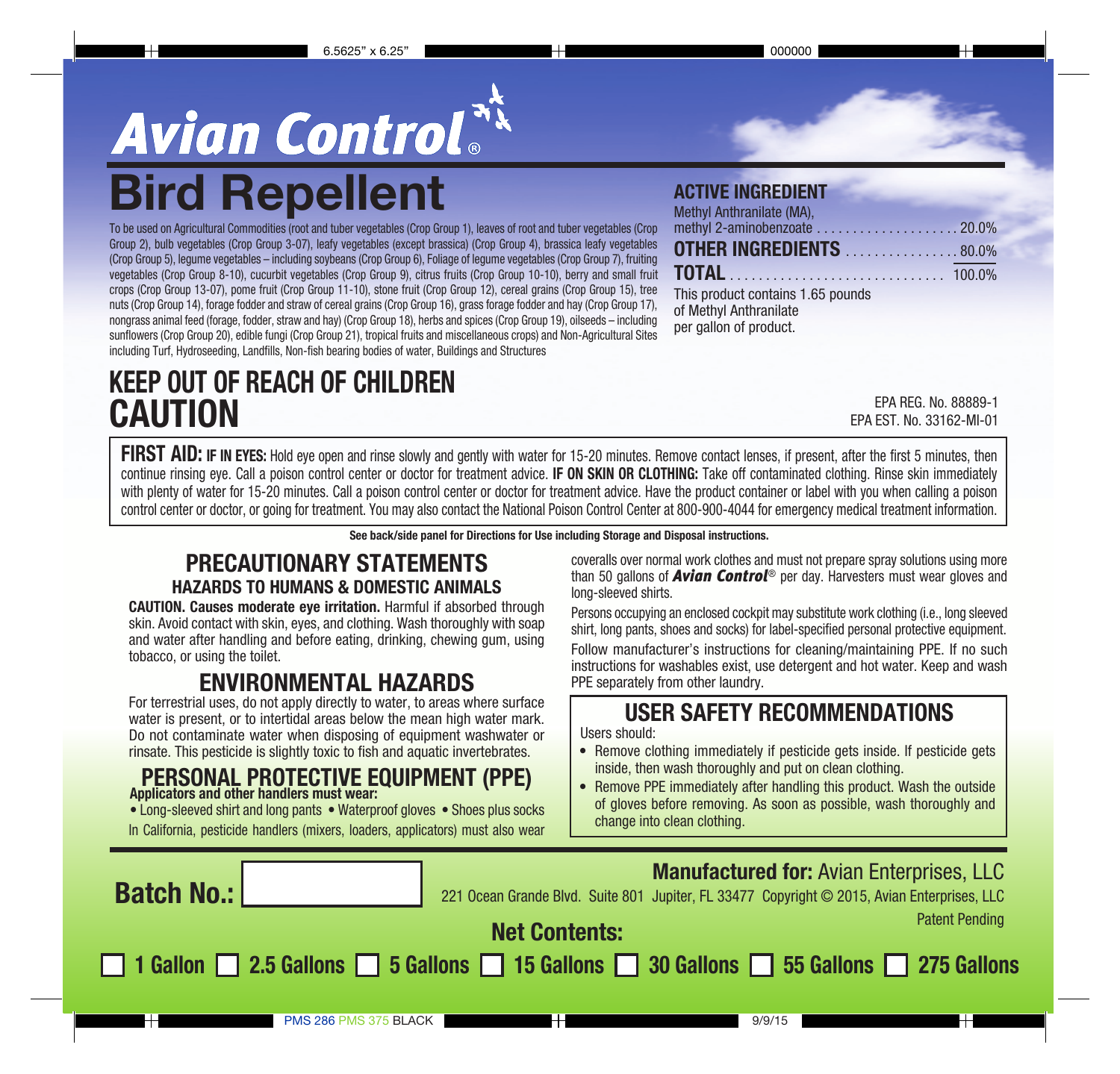# **Bird Avian Control**<sup>3</sup> **Repellent**

PEEL **HERE** 

# DIRECTIONS FOR USE

It is a violation of Federal Law to use this product in a manner inconsistent with its labeling. Do not apply this product in a way that will contact workers or other persons, either directly or through drift. Only protected handlers may be in the area during application. For any requirements specific to your State or Tribe, consult the State or Tribal agency responsible for pesticide regulation.

# AGRICULTURAL USE REQUIREMENTS

Use this product only in accordance with its labeling and with the Worker Protection Standard, 40 CFR Part 170. This Standard contains requirements for the protection of agricultural workers on farms, forests, nurseries, and greenhouses, and handlers of agricultural pesticides. It contains requirements for training, decontamination, notification, and emergency assistance. It also contains specific instructions and exceptions pertaining to the statements on this label about personal protective equipment (PPE), and restricted-entry interval. The requirements in this box only apply to uses of this product that are covered by the Worker Protection Standard.

Do not enter or allow worker entry into treated areas during the restricted entry interval (REI) of 4 hours.

# NON-AGRICULTURAL USE REQUIREMENTS

The requirements in this box apply to uses of this product that are NOT within the scope of the Worker Protection Standard, 40 CFR Part 170. The WPS applies when this product is used to produce agricultural plants on farms, forests, nurseries, or greenhouses.

Keep unprotected persons out of treated areas until sprays have dried.

# SPRAY APPLICATIONS

#### LANDFILLS, TURF (Golf Courses, Lawns, Sport Fields & Parks), BUILDINGS & STRUCTURES, CROPS AND NON-FISH BEARING BODIES OF WATER

USE RESTRICTIONS: Use this product in areas to repel birds that congregate in large numbers, including these passerine birds: starlings (Sturnus vulgaris), gulls (subfamily Larinae), blackbirds including grackles (Family Icteridae), and rock dove and domestic pigeons (Columba livia), cliff swallow (Hirundo fulva), house (English) sparrow (Passer domesticus), house finch (Corpodacus mexicanus), American crow (Corvus brachyrhynchos, Coruvs ossifragus) as well as these wild migratory waterfowl: geese (Anserinae), mute swan (Cugus olon, and Coot (Fulica Americana). These listed birds are reservoirs or vectors for human disease causing agents, bacterial, parasitic, fungal, and ectoparasitic pathogens that can be transmitted to humans and may present a health risk to humans and domestic poultry.

Areas where the above types of wild birds or their drops and humans or domestic birds come in close contact pose a risk to human health and in these settings, birds are considered pests.

Use this product to repel birds from landfills; non-fish bearing bodies of water (tailing ponds, commercial or industrial water impoundments); and temporary pools of standing water located at or near airports. This product can also be used in non-crop areas that contain temporary surface water caused by the management activities, such as water collected in equipment ruts. *Avian Control*® can also be applied near intermittently flooded low-lying areas, transitional areas between upland and lowland sites, marshes, swamps, bogs, and seasonally dry flood plains and/or deltas provided no water is present or water has receded where birds are a hazard or nuisance. This product can be applied to limit damage caused by birds to ripening crops. However, this product cannot be applied in these areas when non-target birds (i.e. those birds not listed above) or Threatened or Endangered Birds may be present. Do not apply directly to water, such as lakes, reservoirs, ponds, streams and canals; however, overspray to water bodies can be expected with proper use of this product.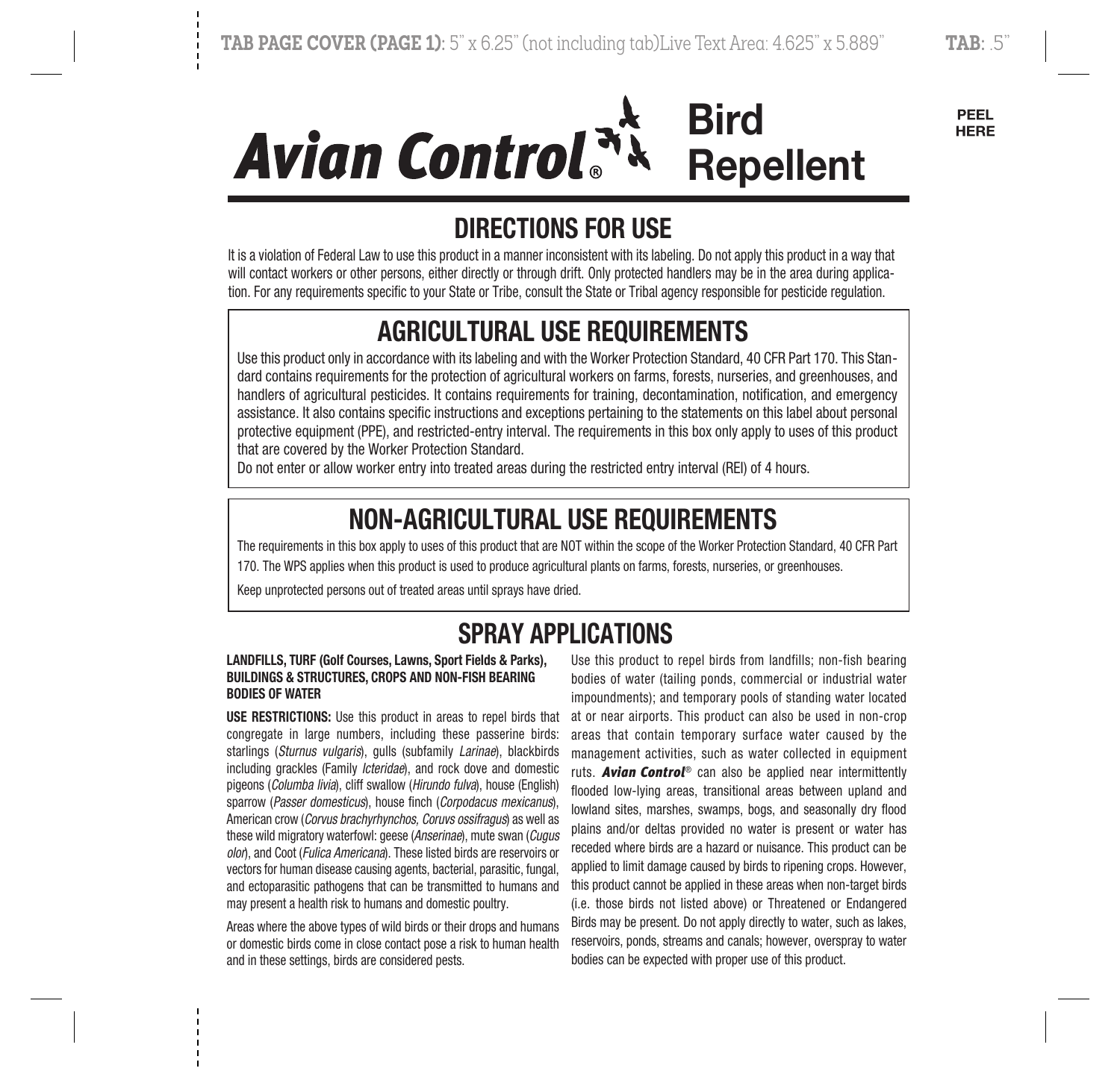## SPRAY APPLICATION DIRECTIONS:

#### Non-fsh bearing bodies of water (tailing ponds, commercial or industrial water impoundments, and decorative fountains):

**Avian Control**<sup>®</sup> is effective at a rate of 12 oz. to 42 oz. per acre (0.16 to 0.54 lbs a.i. per acre) of water surface at 3-4 week intervals but can be used at up to a maximum of 5 gallons per acre (8 lbs a.i. per acre). Adjust timing of subsequent applications as required by bird activity and anticipated seasonal migrations. Product is best applied with a surfactant approved for use in water applications to ensure water surface coverage. California only – Apply 1.4 to 2.75 parts of concentrate to 555 parts of water; 2.75 to 5.5 gallons concentrate per 1100 gallons of water (0.25% to 0.50%). Mix concentrate with water before adding to non-fish bearing bodies of water. Reapply at 3-4 week intervals if necessary to maintain repellency.

#### Landflls, Turf (Golf Courses, Lawns, Sport Fields & Parks):

*Avian Control* ® is effective at a rate of 12 oz. to 42 oz. per acre (0.16 to 0.54 lb a.i. per acre) but can be used at up to a maximum of 5 gallons per acre (8 lbs a.i. per acre). Apply directly to the active site face as soon as the birds

\*Not approved for this use in California or New York.

#### Use Restrictions and Precautions

- This product is an avian repellent. Do not apply to any avian foodstuffs.
- Do not apply this product in areas where Threatened or Endangered Birds may be present.

#### Application Directions:

Add to non-avian feed stuff including grain and rations for consumption by livestock to repel birds from consuming and leaving droppings. Apply **Avian Control**<sup>®</sup> at a rate of up to 5% product to feedstuffs [up to 0.8 fl. oz. product (up to 0.16 oz. a.i.) per lb of feedstuffs; or up to 8 fl. oz. product

start to arrive. Repeat applications as long as birds persist. Make applications with conventional spray equipment, hydroseeders and other liquid application equipment. Product is best applied diluted while continuously agitated, or with a surfactant to ensure uniform coverage. California only - Apply to turf by ground or air at 7 to 14 day intervals, or after each mowing, using 1.39- 2.78 gal product per acre (177-355 fl. oz.) (2.29 to 4.58 lb a.i.).

#### Buildings and Structures:

Apply this product to immediately repel birds from in or on structures including agricultural buildings. Product is best applied diluted while continuously agitated, or with a surfactant to ensure uniform coverage. Mix **Avian Control**<sup>®</sup> with water at a ratio of 10-50% v/v with water. To make a 20% v/v mixture, mix 1 pint of product with 4 pints of water. To make a 50% v/v mixture, mix 1 pint of product with 1 pint of water.

New York only – Use this product only on landfills, non-fish bearing bodies of water and temporary pools of standing water on paved areas or construction sites at or near airports.

## FEEDSTUFFS\*

(up to 1.6 oz. a.i.) per 10 lbs feedstuffs] and mix well for even dispersion. Mix product into feedstuffs directly before consumption (NOTE – if feedstuffs are kept frozen, *Avian Control* ® can be applied up to 2 weeks prior to consumption).

Add to aquatic feedstuff for consumption by farmed fish to repel birds from consuming fish food and leaving droppings. Apply *Avian Control* ® at a rate of up to 5% product to feedstuffs [up to 0.8 fl. oz. product (up to 0.16 oz. a.i.) per lb of feedstuffs; or up to 8 fl. oz. product (up to 1.6 oz. a.i.) per 10 lbs feedstuffs] and mix well for even dispersion. Mix product into feedstuffs directly before consumption (NOTE – if feedstuffs are kept frozen, *Avian Control* <sup>®</sup> can be applied up to 2 weeks prior to consumption).

## SPRAY APPLICATION DIRECTIONS (CONT):

Crop Applications (Agricultural Uses – for list of crops in Crop Groups see table on reverse side. For application to root and tuber vegetables (Crop Group 1), leaves of root and tuber vegetables (Crop Group 2), bulb vegetables (Crop Group 3-07), leafy vegetables (except brassica) (Crop Group 4), brassica leafy vegetables (Crop Group 5), legume vegetables – including soybeans (Crop Group 6), Foliage of legume vegetables (Crop Group 7), fruiting vegetables (Crop Group 8-10), cucurbit vegetables (Crop Group 9), citrus fruits (Crop Group 10-10), berry and small fruit crops (Crop Group 13-07), pome fruit (Crop Group 11-10), stone fruit (Crop Group 12), cereal grains (Crop Group 15), tree nuts (Crop Group 14), forage fodder and straw of cereal grains (Crop Group 16), grass forage fodder and hay (Crop Group 17), nongrass animal feed (forage, fodder, straw and hay) (Crop Group 18), herbs and spices (Crop Group 19), oilseeds – including sunfowers (Crop Group 20), edible fungi (Crop Group 21), tropical fruits and miscellaneous crops.

See Crop Group table on reverse side for further information and for crops registered in the state of California.

Ground Applications: This product must be applied using appropriate ground spray equipment. Withhold treatment until crop is susceptible to bird damage. Do not apply when crop is wet or rain is expected. Do not apply through any type of irrigation system. Product is best applied diluted while continuously agitated, or with a surfactant to ensure uniform coverage. For ground applications, dilute 12 oz. to 42 oz. **Avian Control**<sup>®</sup> per acre (0.16-0.54 lb a.i./A) with water at a ratio of 1 part

product to 10-20 parts water or in sufficient water for the application equipment to be used. Apply at rates between 25 to 100 gallons of spray mixture per acre depending on application equipment and vegetation density. Apply the spray mixture so that the crop receives thorough coverage. This product may be applied up to the day of harvest (Pre-Harvest Interval  $= 0$  days). Repeat treatment at 6-8 day intervals if significant bird damage begins to occur. Do not apply more than 3.75 gallons per acre per application (6.2 lbs a.i. per acre). Refer to "Application Methods and Rates in California Only" for approved application method and rates in that state.

Air Applications (fixed wing and rotary aircraft): Apply the spray mixture so that the crop receives thorough coverage. Product is best applied diluted while continuously agitated, or with a surfactant to ensure uniform coverage. Apply 12 oz. to 42 oz. *Avian Control* ® (0.16-0.54 lb a.i. per acre). Dilute with water and apply at rates between 2.5 to 10 gallons of spray mixture per acre. This product may be applied up to the day of harvest (Pre-Harvest Interval  $= 0$  days). Repeat treatment at 6-8 day intervals if significant bird damage begins to occur.

Refer to "Application Methods and Rates in California Only" for approved application method and rates in that state.

New York: This product is not to be used on grapes within Suffolk County. Do not apply this product by air.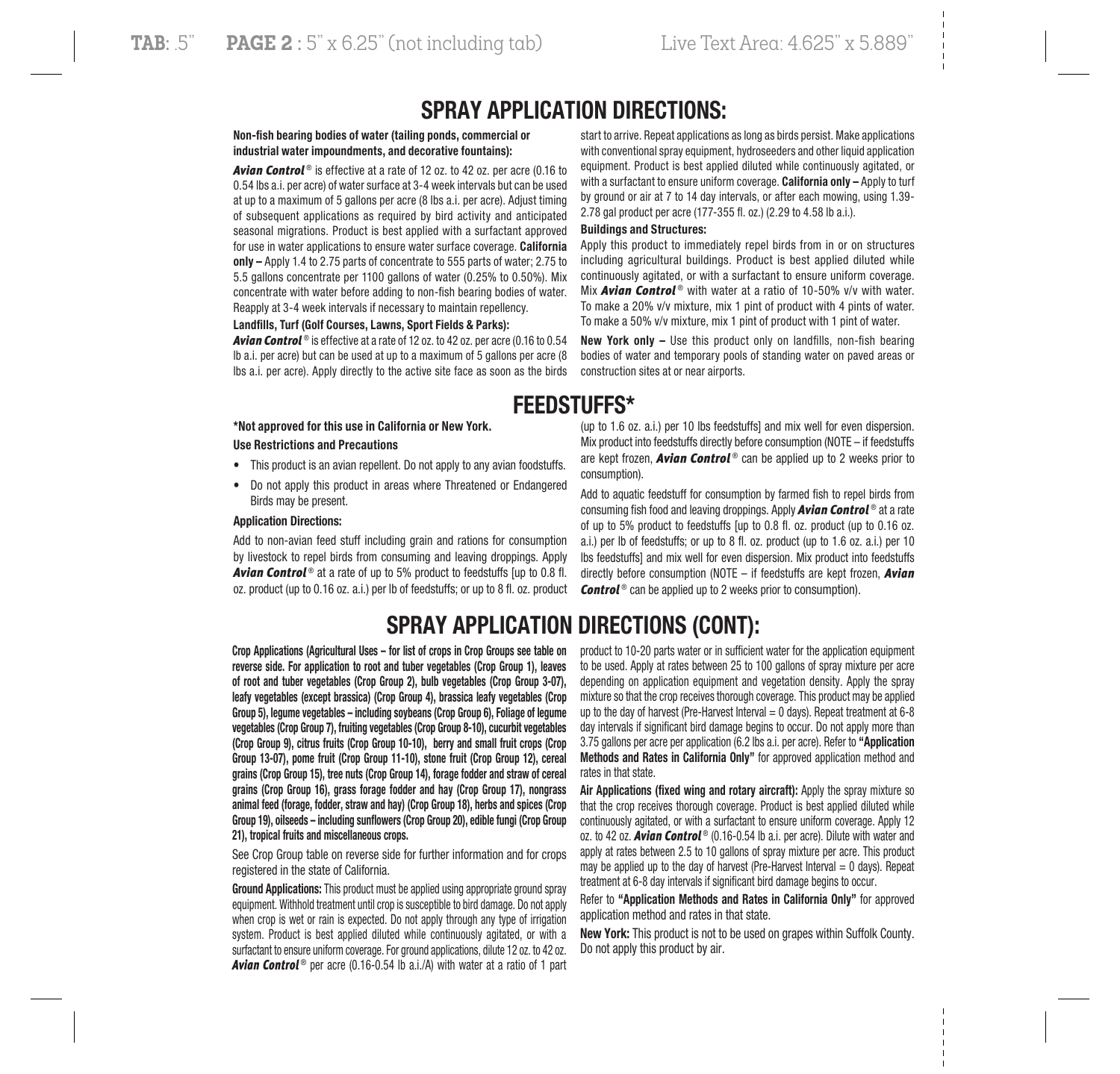### Application Methods and Rates in California Only:

Apples: 90 oz. product (1.15 lb a.i.) per acre. Apply by air or ground.

Apricots, Peaches, Plums: 1.88-3.75 gal. (241-480 fl. oz.) product (3.1-6.2 lb a.i.) per acre. Apply by ground only.

Cherries: 90 oz. to not more than 1.39 gal. (179 fl. oz.) product (1.15-2.29 lb a.i.) per acre. Apply by air or ground.

Millet, Oats, Sorghum: 1.88-3.75 gal. (241-480 fl. oz.) product (3.1-6.2 lb a.i.) per acre. Apply by air or ground. Corn (sweet and popping): 22 oz. product (0.28 lb a.i.) per acre. Apply by air or ground.

Sunflowers: 22 oz. product (0.28 lb a.i.) per acre. Apply by air or ground.

Blueberries: 90 oz. to not more than 1.39 gal. product (1.15-2.29 lb a.i.) per acre. Apply by air or ground.

Grapes: 90 oz. product (1.15 lb a.i.) per acre. Apply by air or ground.

Wild rice (mechanically harvested only): 22 oz. product (0.28 lb a.i.) per acre by air application only. Do not exceed 90 ounces product (1.15 lb a.i. per acre) per year.

| <b>Crop Group</b>                                   | Commodities in Crop Group Approved for AVIAN CONTROL <sup>®</sup>                                                                                                                                                                                                                                                                                                                                                                                                                                                                                                                                                                                                                                                                                                                                                                                                                                                   |
|-----------------------------------------------------|---------------------------------------------------------------------------------------------------------------------------------------------------------------------------------------------------------------------------------------------------------------------------------------------------------------------------------------------------------------------------------------------------------------------------------------------------------------------------------------------------------------------------------------------------------------------------------------------------------------------------------------------------------------------------------------------------------------------------------------------------------------------------------------------------------------------------------------------------------------------------------------------------------------------|
| Root and Tuber Vegetables<br>Crop Group 1           | California only: Not approved for this use in California.<br>All other states: arrachacha; arrowroot; artichoke, Chinese; artichoke, Jerusalem; beet, garden; beet, sugar; burdock, edible; canna, edible;<br>carrot; cassava, bitter and sweet; celeriac (celery root); chayote (root); chervil, turnip -rooted; chicory; chufa; dasheen (taro); qinger; qinseng;<br>horseradish; leren; parsley, turnip-rooted; parsnip; potato; radish; radish, Oriental (daikon); rutabaga; salsify (oyster plant); salsify, black;<br>salsify, Spanish; skirret; sweet potato; tanier (cocoyam); turmeric; turnip; yam bean; yam, true                                                                                                                                                                                                                                                                                         |
| Leaves of Root and Tuber<br>Vegetables Crop Group 2 | California only: Not approved for this use in California.<br>All other states: beet, garden; beet, sugar; burdock, edible; carrot; cassava, bitter and sweet; celeriac (celery root); chervil, turnip<br>-rooted; chicory; dasheen (taro); parsnip; radish; radish, Oriental (daikon); rutabaga; salsify, black; sweet potato; tanier (cocoyam);<br>turnip; yam, true                                                                                                                                                                                                                                                                                                                                                                                                                                                                                                                                               |
| <b>Bulb Vegetables Crop</b><br>Group 3-07           | California only: Not approved for this use in California.<br>All other states: chive, fresh leaves; chive, Chinese, fresh leaves; daylily, bulb; elegans hosta; fritillaria, bulb; fritillaria, leaves; garlic, bulb;<br>garlic, great headed (elephant), bulb; garlic, serpent, bulb; Kurrat; lady's leek; leek; leek, wild; lily, bulb; onion, Beltsville bunching; onion,<br>bulb; onion, Chinese, bulb; onion, fresh; onion, green; onion, macrostem; onion, pearl; onion, potato, bulb; onion, tree, tops; onion, Welsh,<br>tops; shallot, bulb; shallot, fresh leaves; cultivars, varieties, and/or hybrids of these                                                                                                                                                                                                                                                                                          |
| Leafy Vegetables (except<br>brassica) Crop Group 4  | California only: Not approved for this use in California.<br>All other states: amaranth (leafy amaranth, Chinese spinach, tampala); aruqula (roquette); cardoon; celery; celery, Chinese; celtuce;<br>chervil; chrysanthemum, edible-leaved; chrysanthemum, garland; corn salad; cress, garden; cress, upland; dandelion; dock (sorrel);<br>endive (escarole); fennel, Florence (finochio); lettuce, head and leaf; orach; parsley; purslane, qarden; purslane, winter; radicchio (red<br>chicory); rhubarb; spinach; spinach, New Zealand; spinach, vine (Malabar, spinach, Indian spinach); Swiss chard                                                                                                                                                                                                                                                                                                           |
| <b>Brassica Leafy Vegetables</b><br>Crop Group 5    | California only: Not approved for this use in California.<br>All other states: broccoli; broccoli, Chinese (gai lon); broccoli raab (rapini); Brussels sprouts; cabbage; cabbage, Chinese (bok choy);<br>cabbage, Chinese (napa); cabbage, Chinese mustard (gai choy); cauliflower; cavalo broccolo; collards; kale; kohlrabi; mizuna; mustard<br>greens: mustard spinach: rape greens                                                                                                                                                                                                                                                                                                                                                                                                                                                                                                                              |
| Legume Vegetables Crop<br>Group 6                   | California only: Sovbean<br>All other states: bean (Lupinus) (includes grain lupin, sweet lupin, white lupin, and white sweet lupin) bean (Phaseolus) (includes field<br>bean, kidney bean, lima bean, navy bean, pinto bean, runner bean, snap, bean, tepary bean, wax bean); bean (Vigna) (includes adzuki<br>bean, asparaqus bean, blackeyed pea, catjang, Chinese longbean, cowpea, Crowder pea, moth bean, mung bean, rice bean, southern pea,<br>urd bean, yardlong bean); broad bean (fava); chickpea (garbanzo bean); guar; jackbean; lablab bean; lentil; pea (Pisum) (including dwarf<br>pea, edible-pod pea, English pea, field pea, garden pea, green pea, snow pea, sugar snap pea); pigeon pea; soybean; soybean (immature<br>seed); swordbean                                                                                                                                                        |
| Foliage of Legume Vegeta-<br>bles Crop Group 7      | California only: Not approved for this use in California.<br>All other states: plant parts of any lequme vegetable included in the lequme vegetables group that will be used as animal feed                                                                                                                                                                                                                                                                                                                                                                                                                                                                                                                                                                                                                                                                                                                         |
| <b>Fruiting Vegetables Crop</b><br>Group 8-10       | California only: Not approved for this use in California.<br>All other states: African eggplant; bush tomato; bell pepper; cocona; currant tomato; eggplant; garden huckleberry; goji berry;<br>groundcherry; martynia; naranjilla; okra; pea eggplant; pepino; non-bell pepper (includes chili pepper, cooking pepper, pimento, sweet<br>pepper); roselle; scarlet eqqplant; sunberry; tomatillo; tomato; tree tomato; cultivars, varieties, and/or hybrids of these                                                                                                                                                                                                                                                                                                                                                                                                                                               |
| <b>Cucurbit Vegetables Crop</b><br>Group 9          | California only: Not approved for this use in California.<br>All other states: chayote (fruit); chinese waxgourd (Chinese preserving melon); citron melon; cucumber; gherkin; gourd, edible (includes hyotan,<br>cucuzza, hechima, Chinese okra); Momordica spp. (including balsam apple, balsam pear, bitter melon, Chinese cucumber); muskmelon<br>(hybrids and/or cultivars of Cucumis melo) (includes true cantaloupe, cantaloupe, casaba, crenshaw melon, golden pershaw melon, honeydew<br>melon, honey balls, mango melon. Persian melon, pineapple melon, Santa Claus melon, and snake melon); pumpkin; squash, summer<br>(includes crookneck, squash, scallop squash, straightneck squash, vegetable marrow, zucchini); squash, winter (includes acorn squash,<br>butternut squash, calabaza, hubbard squash, spaghetti squash); watermelon (includes hybrids and/or varieties of <i>Citrullus lanatus</i> |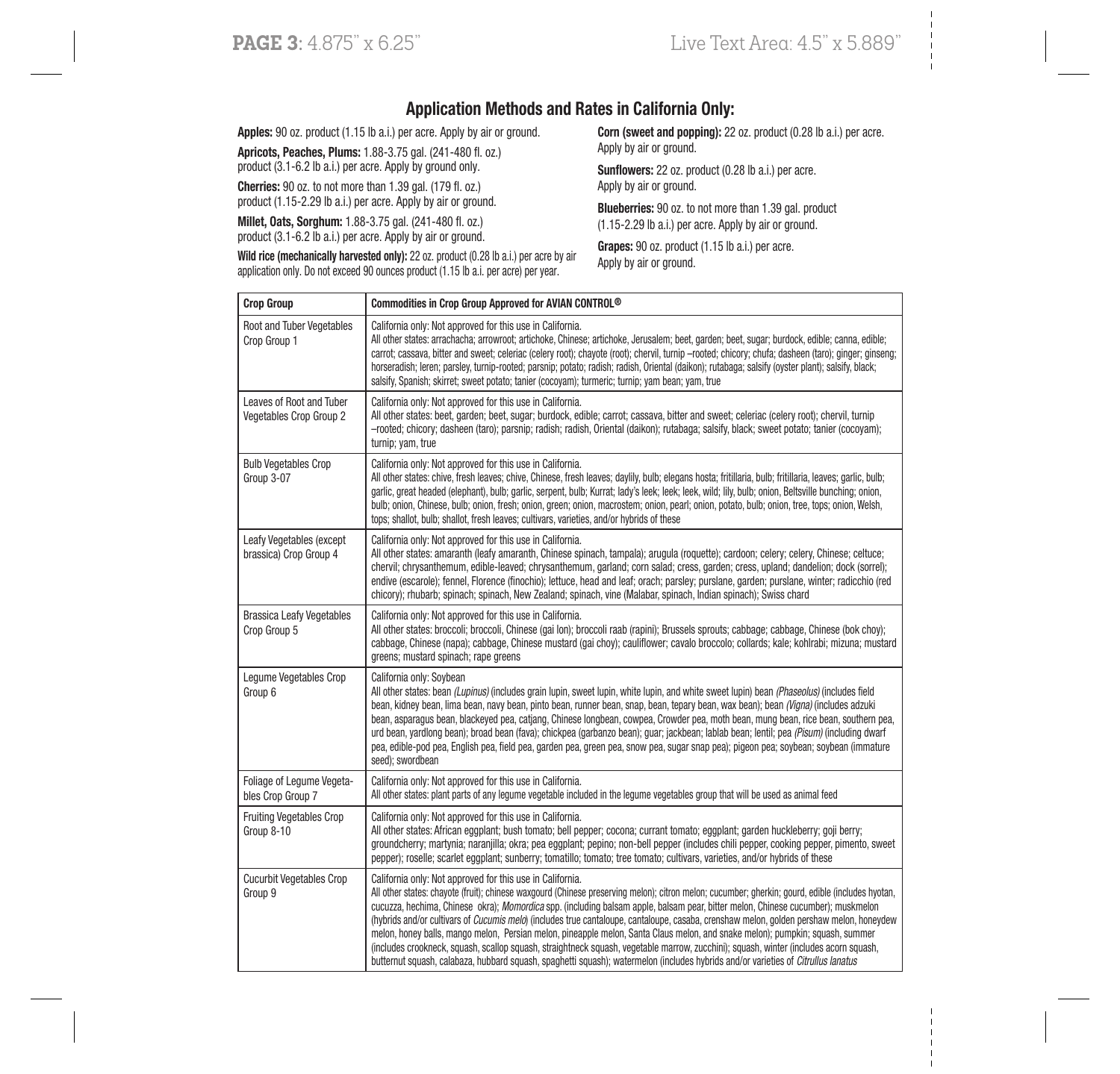| <b>Crop Group</b>                                                        | Commodities in Crop Group Approved for AVIAN CONTROL®                                                                                                                                                                                                                                                                                                                                                                                                                                                                                                                                                                                                                                                                                                                                                                                                                                                                                              |
|--------------------------------------------------------------------------|----------------------------------------------------------------------------------------------------------------------------------------------------------------------------------------------------------------------------------------------------------------------------------------------------------------------------------------------------------------------------------------------------------------------------------------------------------------------------------------------------------------------------------------------------------------------------------------------------------------------------------------------------------------------------------------------------------------------------------------------------------------------------------------------------------------------------------------------------------------------------------------------------------------------------------------------------|
| Citrus Fruits Crop Group<br>$10 - 10$                                    | California only: Not approved for this use in California.<br>All other states: Australian desert lime; Australian finger-lime; Australian round lime; Brown River finger lime; calamondin; citrus citron;<br>citrus hybrids (including chironia); grapefruit; Japanese summer grapefruit; kumquat; lemon; lime; Mediterranean mandarin; Mount<br>White lime; New Guinea wild lime; orange, sour; orange, sweet; pummelo; Russell River lime; Satsuma mandarin; sweet lime; tachibana<br>orange; Tahiti lime; tangelo; tangerine (mandarin); tangor; trifoliate orange; uniq fruit; cultivars, varieties, and/or hybrids of these                                                                                                                                                                                                                                                                                                                   |
| Pome Fruit Crop Group<br>$11 - 10$                                       | CA only: Apples.<br>All other states: Apple, Azarole, Crabapple, Loquat, Mayhaw, Medlar, Pear, Pear (Asian), Quince, Quince (Chinese, Japanese),<br>Tejocote, and cultivars, varieties and/or hybrids of these crops.                                                                                                                                                                                                                                                                                                                                                                                                                                                                                                                                                                                                                                                                                                                              |
| Stone Fruit Crop Group 12                                                | CA only: Apricots, Cherries, Peaches, Plums<br>All other states: Apricot, Cherry (sweet, tart), Nectarine, Peach, Plum, Plum (Chickasaw, Damson, Japanese), Plumcot, Prune (fresh).                                                                                                                                                                                                                                                                                                                                                                                                                                                                                                                                                                                                                                                                                                                                                                |
| Berry and Small Fruit Crop<br>Group 13-07                                | CA only: Grapes, Blueberries (low bush and high bush).<br>All other states: Grapes, Blueberries (low bush and high bush), Blackberry, Raspberry (red and black), Strawberry. For a<br>complete listing of other crops in Crop Group 13-07, refer to 40 CFR180.41.                                                                                                                                                                                                                                                                                                                                                                                                                                                                                                                                                                                                                                                                                  |
| Tree Nuts Crop Group 14                                                  | California only: Not approved for this use in California.<br>All other states: almond; beech nut; Brazil nut; butternut; cashew; chestnut; chinquapin; filbert (hazelnut); hickory nut; macadamia<br>nut (bush nut); pecan; walnut, black and English (Persian).                                                                                                                                                                                                                                                                                                                                                                                                                                                                                                                                                                                                                                                                                   |
| Cereal Grains Crop<br>Group 15                                           | California only: Corn (sweet and popping); Millet, Oats, Sorghum, Wild rice (mechanically harvested only)<br>All other states: Barley, Buckwheat, Corn, Millet (pearl), Millet (proso), Oats, Popcorn, Rice, Rye, Sorghum (milo), Teosinte,<br>Triticale, Wheat, Wild rice                                                                                                                                                                                                                                                                                                                                                                                                                                                                                                                                                                                                                                                                         |
| Forage, Fodder and Straw<br>of Cereal Grains Crop<br>Group 16            | California only: Not approved for this use in California.<br>All other states: forage, fodder and straw of all commodities included in the Grain, Cereal Group                                                                                                                                                                                                                                                                                                                                                                                                                                                                                                                                                                                                                                                                                                                                                                                     |
| Grass Forage, Fodder and<br>Hay Crop Group 17                            | California only: Not approved for this use in California.<br>All other states: Bermuda grass; bluegrass; bromegrass fescue; and those included in the Grain, Cereal Group that will be fed to<br>or grazed by livestock, all pasture and range grasses and grasses grown for hay or silage                                                                                                                                                                                                                                                                                                                                                                                                                                                                                                                                                                                                                                                         |
| Nongrass Animal Feed<br>(Forage, Fodder, Straw<br>and Hay) Crop Group 18 | California only: Not approved for this use in California.<br>All other states: alfalfa; bean, velvet; clover; kudzu; lespedeza; lupin; sainfoin; trefoil; vetch; vetch, crown; vetch, milk                                                                                                                                                                                                                                                                                                                                                                                                                                                                                                                                                                                                                                                                                                                                                         |
| Herbs and Spices Crop<br>Group 19                                        | California only: Not approved for this use in California.<br>All other states: angelica; allspice; anise, seed; anise, star; annatto, seed; balm; basil; borage; burnet; chamomile; caper, buds; caraway;<br>caraway, black; cardamom, cassia bark; cassia, buds; catnip; celery, seed; chervil, dried; chive; chive, Chinese, clary; cinnamon; clove, buds;<br>coriander, leaf and seed (cilantro, Chinese parsley); costmary; culantro (leaf and seed); cumin; curry, leaf; dill, seed; dillweed; fennel, common;<br>fennel, Florence (seed); fenugreek; grains of paradise; horehound; hyssop; juniper, berry; lavender; lemongrass; lovage (leaf and seed); mace;<br>marigold; marjoram; mustard (seed); nasturtium; nutmeg; parsley, dried; pennyroyal; pepper, black; pepper, white; poppy, seed; rosemary; rue;<br>saffron; sage; savory; summer and winter; sweet bay; tansy; tarragon; thyme; vanilla; wintergreen; woodruff and wormwood |
| Oilseeds Crop Group 20                                                   | California only: Sunflower<br>All other states: borage; calendula; castor oil plant; Chinese tallowtree; cottonseed; crambe; cuphea; echium; euphorbia;<br>evening primrose; flax seed; gold of pleasure; hare's ear mustard; jojoba; lesquerella; lunaria; meadowfoam; milkweed;<br>mustard seed; niger seed; oil radish; poppyseed; rapeseed; rose hips; safflower; sesame; stokes aster; sunflower; sweet<br>rocket; tallowwood; tea oil plant; veronica; cultivars, varieties and/or hybrids of these                                                                                                                                                                                                                                                                                                                                                                                                                                          |
| Edible Fungi Crop<br>Group 21                                            | California only: Not approved for this use in California.<br>All other states: Blewitt; burnashimeji; Chinese mushroom; enoki; hime-matsutake; hirmeola; maitake; morel; nameko; net bearing<br>(Dictyophora); oyster mushroom; pom pom; reishi mushroom; Rodman's agaricus; Shiitake mushroom; shimeji; stropharia;<br>truffle; white button mushroom; white jelly fungi                                                                                                                                                                                                                                                                                                                                                                                                                                                                                                                                                                          |
| <b>Tropical Crops</b>                                                    | California only: Not approved for this use in California.<br>All other states: acerola; ambarella; atemoya; avocado; banana (plantains); biriba; blimbe; breadfruit; canistel; cherimoya;<br>cacao bean; coffee, bean; coconut; custard apple; date, dried; durian; feijoa; figs; genip; Governor's plum; quava; iiama; imbe;<br>imbu; jaboticaba; jackfruit; logan; lychee; mango; mangosteen; marmaladebox; papaya; passionfruit; pawpaw; persimmons;<br>pineapple; pomegranate; pulasan; rambutan; rose apple; sapodilla; sapote (black, mamey, white); soursop; Spanish lime; star<br>apple; sugar apple; Surinam cherry; tea (dried and instant); tamarind; ti leaves and roots; wax jambu                                                                                                                                                                                                                                                    |
| Miscellaneous Crops                                                      | California only: Not approved for this use in California.<br>All other states: aloe vera; artichoke, globe; asparagus; bamboo shoots; betelnut; cactus (fruit and pads); canola; chaya; cotton;<br>crambe seed; dokudami; epazote; flax (meal and seed) galangal roots; white flower; gourd, Buffalo, seed; gow kee, leaves;<br>hops; kava, roots; kenaf, forage; seed; leucaena, forage; mint (peppermint and spearmint); mioga, flower; noni; olive; oregano,<br>Mexican (leaves); palm heart; palm heart leaves; palm, oil; peanuts; perilla, tops; pistachio; quinoa, grain; starfruit; stevia, dried<br>leaves; sugarcane; teff, grain; ugli fruit; wasabi, roots; water spinach, tops; watercress, upland; yacon, tuber                                                                                                                                                                                                                      |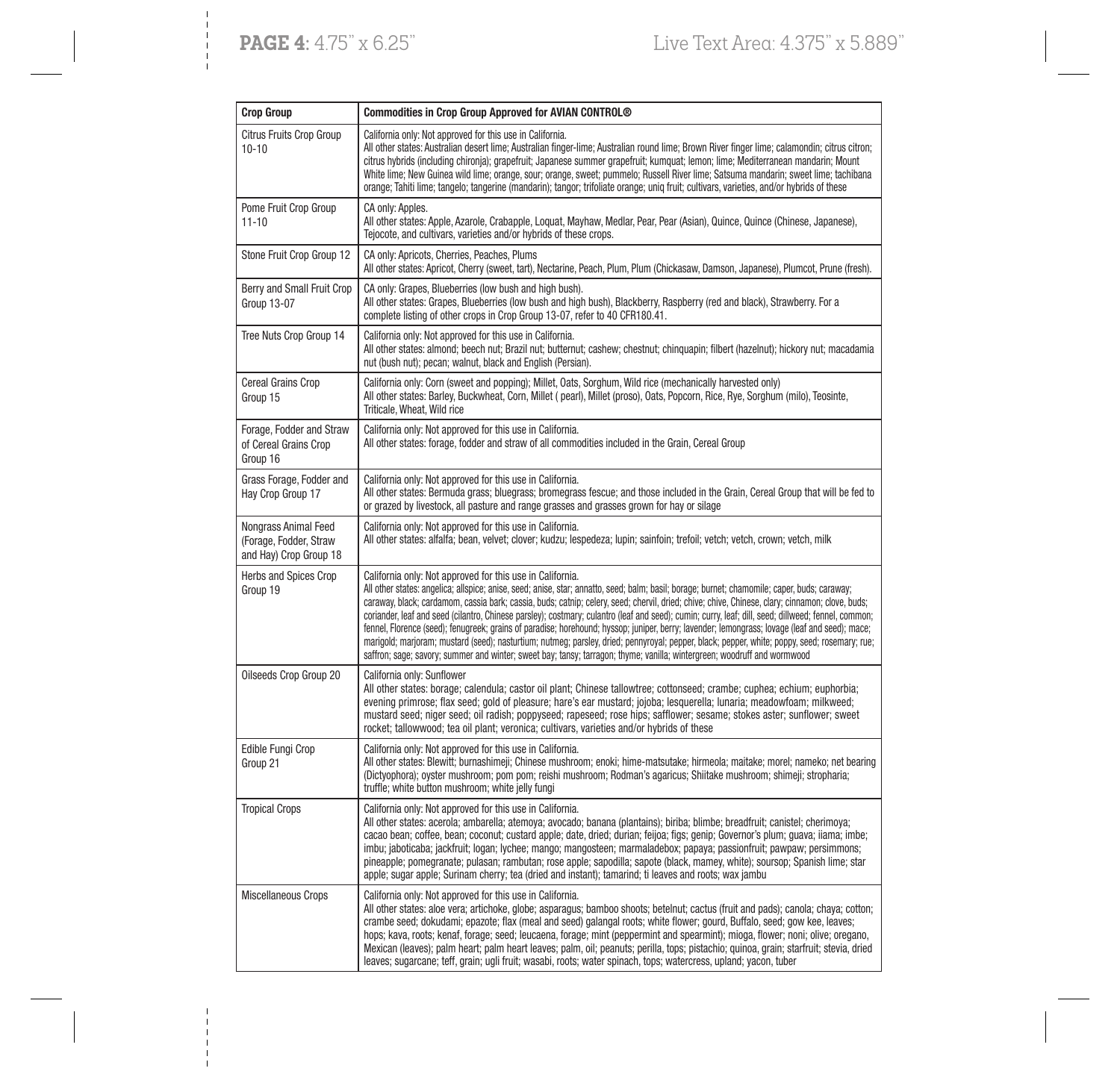## FOGGING APPLICATIONS

#### New York: Fogging applications are prohibited in the State of New York.

USE RESTRICTIONS: Use this product in areas to repel birds that congregate in large numbers, including these passerine birds: starlings (Sturnus vulgaris), gulls (subfamily Larinae), blackbirds including grackles (Family *Icteridae*), and rock dove and domestic pigeons (Columba livia), cliff swallow (Hirundo fulva), house (English) sparrow (Passer domesticus), house finch (Corpodacus mexicanus), American crow (Corvus brachyrhynchos, Coruvs ossifragus) as well as these wild migratory waterfowl: geese (Anserinae), mute swan (Cugus olor), and Coot (Fulica Americana). These listed birds are reservoirs or vectors for human disease causing agents, bacterial, parasitic, fungal, and ectoparasitic pathogens that can be transmitted to humans and may present a health risk to humans and domestic poultry. This product can also be used in non-crop areas that contain temporary surface water caused by the management activities, such as water collected in equipment ruts. *Avian Control* ® can also be applied near intermittently flooded lowlying areas, transitional areas between upland and lowland sites, marshes, swamps, bogs, and seasonally dry flood plains and/or deltas provided no water is present or water has receded where birds are a hazard or nuisance. However, this product cannot be applied in these areas when non-target birds (i.e. those birds not listed above) or Threatened or Endangered Birds may be present. Do not apply directly to water, such as lakes, reservoirs, ponds, streams and canals; however, overspray to water bodies can be expected with proper use of this product.

Areas where the above types of wild birds or their drops and humans or domestic birds come in close contact pose a risk to human health and in these settings, birds are considered pests. For use on or near domestic structures or buildings.

Use **Avian Control**<sup>®</sup> with thermal and mechanical foggers as well as specialized fogging and aerosol equipment as long as the product is applied at less than 30 microns. For best results, ensure the product comes in direct contact with target birds (see above) through direct fogging or proper air circulation via natural or artificial air movement.

Direct outlet or nozzle away from surfaces and greenery or hold the fog or aerosol generator at least 5 feet from any object, painted surface, and especially plants and shrubbery to avoid discoloration from direct contact with concentrated *Avian Control* ® or the heat when using thermal foggers. Do not smoke while applying this product.

## INDOOR FOGGING APPLICATIONS

(Warehouses, hangers, garages, assembly plants, etc.): Apply *Avian Control* ® undiluted at a rate not to exceed two (2) ounces per 10,000 cubic feet of space to be treated. Point fog generator in the general direction of the nuisance birds, keeping the fog generator at least 5 feet away from any structure or object to allow for complete dissipation of the fog. A distance of at least 5 feet from any structure or object prevents any damage to desired materials. Expose as many birds as possible to the fog for fast and lasting results. Best product performance is achieved

with a dry fog. Consult the fog generator owner's manual for proper settings to assure a dry fog. Both ULV and thermal foggers may be used to apply this product. Several treatments, 1 to 4 days apart may be required for removal of all nuisance birds.

For automated fogging applications, point the fogger in the direction of the birds or their expected approach. Set the fog generator for an appropriate duration as needed to repel target birds, such as 10 second to 5 minute fogging pulses during the time of expected bird activity.

## OUTDOOR FOGGING APPLICATIONS:

General Application Directions: Apply *Avian Control*® undiluted at a rate of 12 to 16 ounces per acre (43,500 sq ft) of area to be treated. Point the fog generator in the general direction of the nuisance birds, keeping the fog generator at least 5 feet away from any structure or object to allow for complete dissipation of the fog. A distance of at least 5 feet from any structure or object prevents any damage to desired materials. Best product performance is achieved with a dry fog. Consult the fog generator owner's manual for proper settings to assure a dry fog. ULV, thermal, and other foggers and aerosol generating equipment with a minimum application size of less than 30 microns may be used to apply this product. Several treatments, 1 to 4 days apart may be required for removal of all nuisance birds.

For automated fogging applications, point the fogger in the direction of the birds or their expected approach. Set the fog generator for an appropriate duration as needed to repel target birds, such as 10 second to 5 minute fogging pulses during the time of expected bird activity.

#### Electrical Substations, Farmsteads, Agricultural Sites, Structures, Buildings, Airports, and other Open Areas

Apply *Avian Control*® undiluted using a thermal or mechanical fog generator that will deliver a dry fog with a droplet size within the droplet size within the aerosol size range (below 30 microns). Expose as many birds as possible to the fog for fast and lasting results. Apply *Avian Control*® when birds have settled down or are roosting in the structure and/or wires of the substation. Withhold treatment until conditions favoring successful use arise (temperature, direction, and speed of wind) to be able to cover all the infested structure. For best results, make applications in the evening, when most of the birds have arrived, but before it gets too dark for the birds to leave once exposed to the fog.